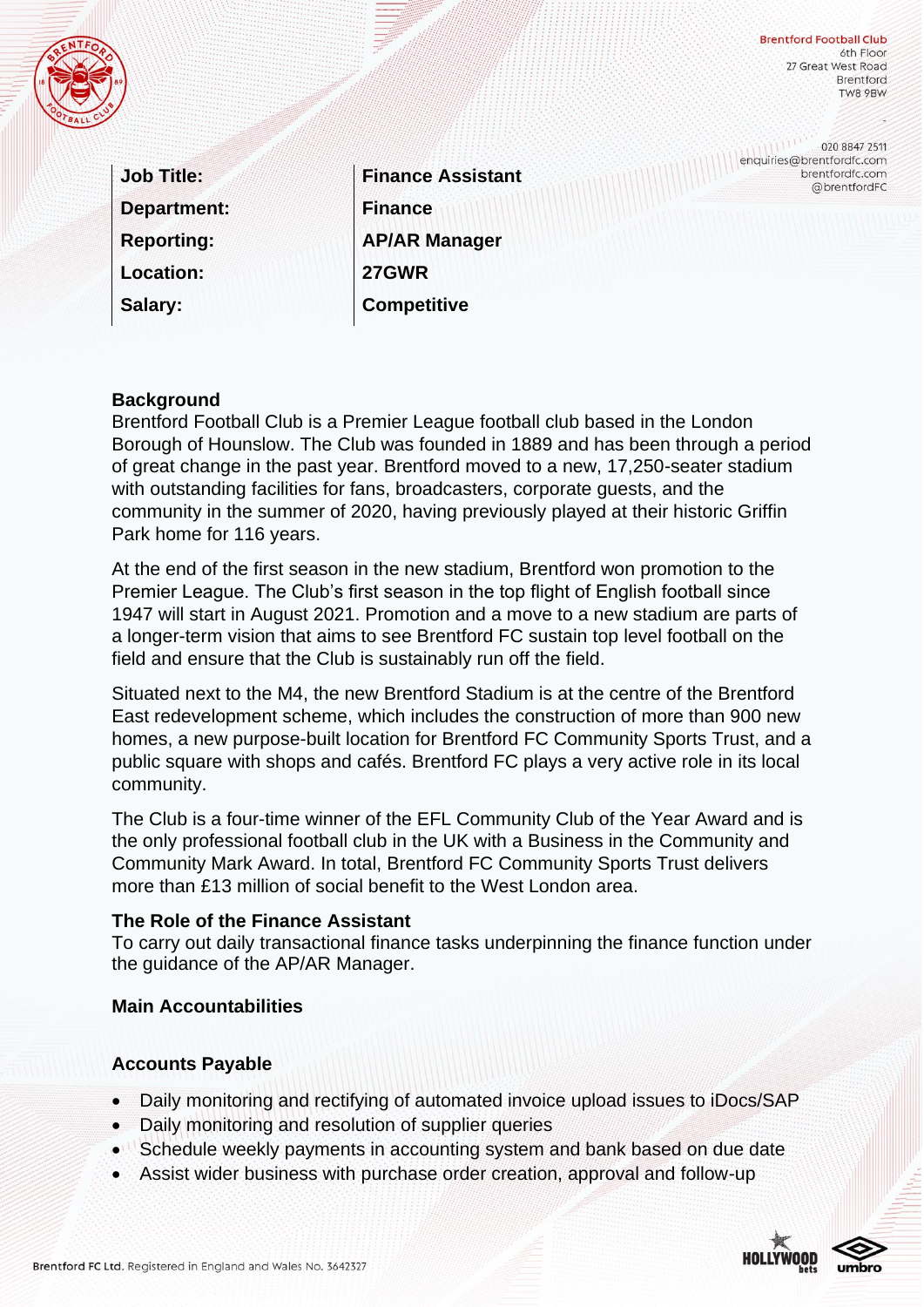

- Assist with new supplier creation checks including verification of bank and contact details
- Liaise with suppliers on missing invoices and other transactional errors
- Periodic reconciliation of supplier statements
- Create direct debits and standing orders as required
- Processes expenses
- Maintain a master schedule of all suppliers that includes service provided by supplier, payment method, etc.

### **Bank**

- Daily bank reconciliation and processing of transactions in SAP
- Scheduling and loading of weekly payment run
- Ad-hoc payment creation in SAP

## **Accounts Receivable**

- Creation of invoices as advised by business partners
- Reconcile bank receipts to invoices

### **Management Accounts**

- Complete Bank balance sheet reconciliation for AP/AR Manager
- Complete other non-complex balance sheet reconciliations

# **Other Duties**

- Maintenance of master supplier list, direct debit and standing order lists
- Consistent update of player accommodation document and associated suppliers
- Answer general finance department calls/e-mails and respond or direct to the relevant member of the team
- Assist with the preparation of statutory accounts and relevant audit support when appropriate
- Ad hoc finance department tasks such as mail distribution, banking, reviewing contracts

# **General Club Accountabilities**

- To ensure compliance with all relevant Club policies, including health and safety policies and with specific reference to the data regulations (GDPR and PECR)
- To ensure compliance with all Club and regulatory requirements related to safeguarding, and to ensure the Club's safeguarding processes are followed in the event of any safeguarding concerns.
- To ensure compliance with all relevant legal, regulatory, ethical and social requirements
- To build and maintain good working relationships both internally and externally, maintaining a professional image at all times when representing Brentford FC
- To keep confidential any information gained regarding the Club and its personnel
- To maintain a flexible approach to work at all times